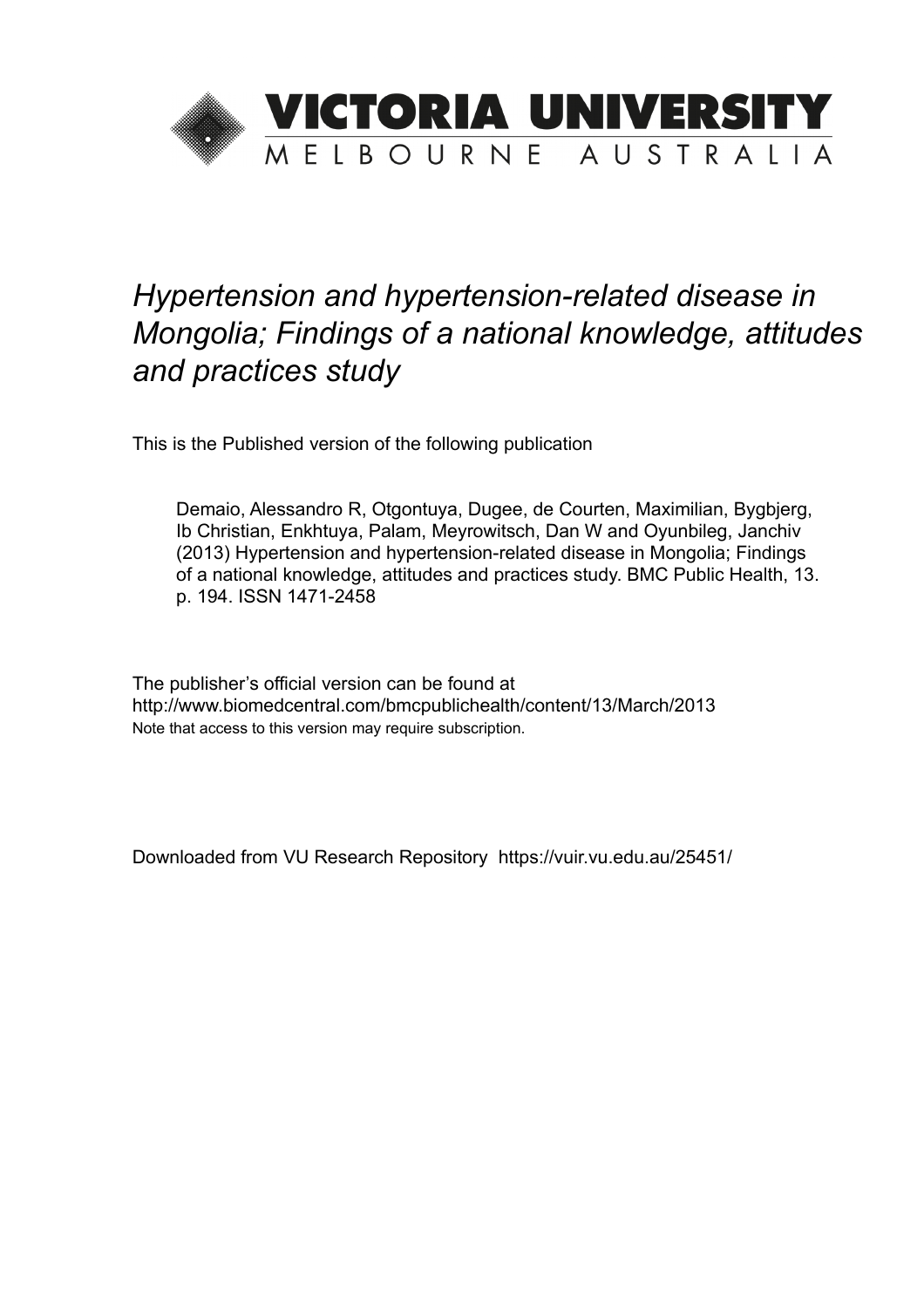## **RESEARCH ARTICLE Example 2014 12:30 The SEAR CHIPS 2014 12:30 The SEAR CHIPS 2014 12:30 The SEAR CHIPS 2014 12:30 The SEAR CHIPS 2014 12:30 The SEAR CHIPS 2014 12:30 THE SEARCH ARTICLE**



# Hypertension and hypertension-related disease in Mongolia; findings of a national knowledge, attitudes and practices study

Alessandro R Demaio<sup>1\*</sup>, Dugee Otgontuya<sup>2</sup>, Maximilian de Courten<sup>3</sup>, Ib C Bygbjerg<sup>3</sup>, Palam Enkhtuya<sup>2</sup> , Dan W Meyrowitsch<sup>4</sup> and Janchiv Oyunbileg<sup>2</sup>

## Abstract

Background: Mongolia has a high and increasing burden of hypertension and related disease, with cardiovascular diseases among the leading causes of death. Yet little is known about the knowledge, attitudes and practices of the Mongolian population with regards to blood pressure. With this in mind, a national Non-Communicable Diseases knowledge, attitudes and practices survey on blood pressure was implemented in late 2010. This paper reports on the findings of this research.

Methods: Using a multi-stage, random cluster sampling method 3450 participant households were selected from across Mongolia. This survey was interviewer-administered and included demographic and socio-economic questions. Sample size was calculated using methods aligned with the World Health Organization STEPS surveys.

Results: One fifth of participants reported having never heard the term 'blood pressure'. This absence of health knowledge was significantly higher in men, and particularly younger men. The majority of participants recognised high blood pressure to be a threat to health, with a higher level of risk awareness among urban individuals. Education level and older age were generally associated with a heightened knowledge and risk perception. Roughly seven in ten participants were aware of the relationship between salt and blood pressure. Exploring barriers to screening, participants rated a 'lack of perceived importance' as the main deterring factor among fellow Mongolians and overall, participants perceived medication and exercise as the only interventions to be moderately effective at preventing high blood pressure.

**Conclusion:** Rural populations; younger populations; men; and less educated populations, all with lower levels of knowledge and risk perception regarding hypertension, present those most vulnerable to it and the related health outcomes. This research intimates major health knowledge gaps in sub-populations within Mongolia, regarding health-risks related to hypertension.

Keywords: Hypertension, Blood-pressure, Non-communicable disease, Epidemiology, KAP, Mongolia, Asia

## Background

Non-Communicable Diseases (NCDs) are now the leading causes of death in Mongolia and worldwide. Representing a growing threat to national and global health as well as social and economic development, these diseases are increasingly recognised by governments, non-government organisations (NGOs) and the scientific community as a



In Mongolia today, the issue of NCDs is building traction with government and the health sector. The statistics suggest a high and increasing burden of cardiovascular diseases and its associated risk factors. According to the 2009 World Health Organization (WHO) STEPS survey, 40% of Mongolians are estimated to be overweight or obese, 1 in 4 diagnosed with hyper-cholesterolaemia and almost 10% of males are now estimated to be diabetic [[2](#page-9-0)]. With regard to blood pressure, hypertension prevalence



© 2013 Demaio et al.; licensee BioMed Central Ltd. This is an Open Access article distributed under the terms of the Creative Commons Attribution License [\(http://creativecommons.org/licenses/by/2.0\)](http://creativecommons.org/licenses/by/2.0), which permits unrestricted use, distribution, and reproduction in any medium, provided the original work is properly cited.

<sup>\*</sup> Correspondence: [demaio@sund.ku.dk](mailto:demaio@sund.ku.dk) <sup>1</sup>

<sup>&</sup>lt;sup>1</sup>Copenhagen School of Global Health, University of Copenhagen, Øster Farimagsgade 5, DK-1014 Copenhagen, Denmark

Full list of author information is available at the end of the article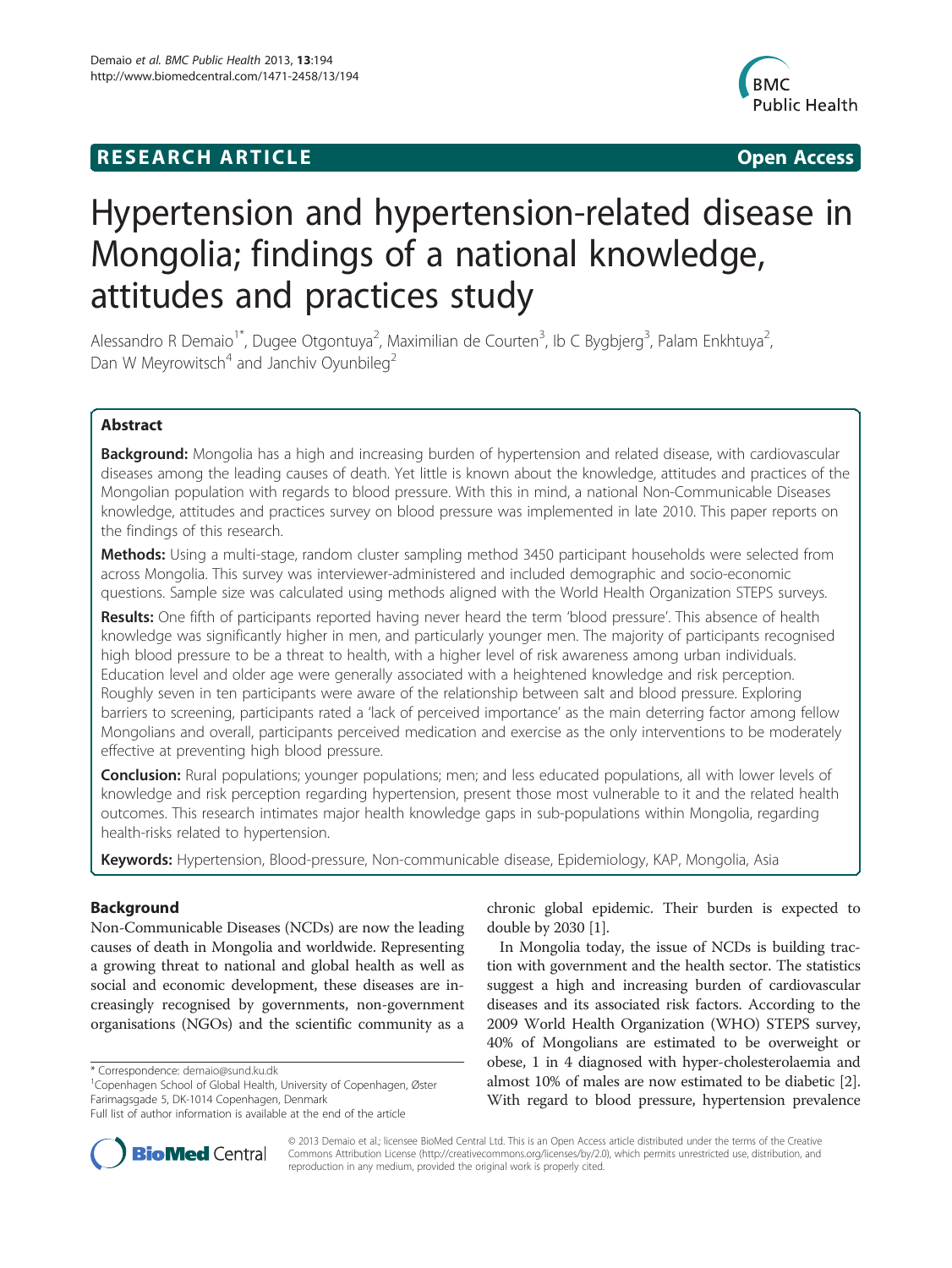was as high as 70% in older male populations and affects 1 in every 3 Mongolians aged 25–34 [\[2,3\]](#page-9-0).

Hypertension is a risk factor for heart disease, peripheral vascular disease and cerebrovascular diseases. Conversely, hypertension may be induced by diabetes and chronic kidney disease. Recognised as a public health concern in Mongolia, its burden is rising - likely associated with the recent rapid epidemiological transition and associated dietary, socio-economic and lifestyle changes in this population [[2,3](#page-9-0)]. Further, in the setting of rapid economic growth and urban migration, this burden is likely to grow in coming decades [\[4\]](#page-9-0).Yet translating public health concern into policies and health-sector action has been stifled. In part, due to a lack of current, accurate, population-level knowledge, attitudes and practice (KAP) data.

KAP surveys have been widely used in public health since the 1960s and despite their usefulness in many epidemiological contexts, have attracted criticism as a stand-alone research tool [[5](#page-9-0)]. Some also argue that their usefulness is limited in nations where levels of health knowledge have been characterised and more advanced research is now underway. But this is not so in Mongolia, where population-level health information remains unquantified despite large scale health interventions being currently implemented. Experiencing rapid increases in NCDs, policy and public health analysis continue to lack data around population level knowledge and attitudes, which in turn shape health interventions [\[6](#page-9-0)]. Simultaneously, populations with assumed inadequate knowledge and inappropriate attitudes and practices need to be identified before any intervention to address these change be implemented, including attempts at increasing population health-literacy [[7](#page-9-0)]. The epidemiological frame currently guiding these projects has largely been biochemical and anthropometric burden of disease data collected via WHO STEPS surveys [[8\]](#page-9-0). While crucially important, this has meant that little is known about the risk-perceptions, health priorities and knowledge of the populations regarding these health issues.

With this in mind, to provide rigorous, comparable and current KAP data for the triangulation of STEPS data, a national KAP survey on NCDs was implemented in Mongolia in late 2010 [[9\]](#page-9-0).

This paper is one in a series of publications reporting and exploring the knowledge, attitudes and practices of Mongolians with regards to NCDs through the use of the 2010 national NCD KAP survey data. This paper will focus on blood pressure, determinants of blood pressure and blood pressure screening, while others have explored diabetes; nutrition and alcohol KAPs. These papers aim to provide a context to established burden of disease data in order to better inform national and regional public health and health promotion policies and practices.

## **Methods**

### Setting and population

A door-to-door, household-based questionnaire was conducted on a nationally-representative sample. The full study protocol has been published [[9\]](#page-9-0). Trained, Mongolian field workers from the National Institute for Public Health administered the questionnaire, which explored a range of NCD and risk factor domains, including hypertension.

## Sample size

A nationally-representative sample was estimated, reflecting the need for disaggregated data analysis according to gender, urbanicity and other key demographics. The calculation was estimated considering a 95% confidence level.

A design effect was adopted, based on methodologies used for the WHO STEPS to account for the sampling method used. Assuming a non-response rate of 10%, final sample size was estimated at 3,854.

## Sampling methods

Using a multi-stage, random cluster sampling method, participants were selected from individual households across Mongolia [\[9](#page-9-0)]. With 21 rural and urban sites each, chosen using proportional population to size (PPS) sampling. Sampling then used PPS methods again for secondary sampling units and simple random sampling from household lists for tertiary sampling units. Finally, a Kish method was used for participant selection within households [[10\]](#page-9-0).

While this survey does not sample the same exact participants as the 2009 WHO STEPS survey, its methodologies were aligned.

### Questionnaire

This KAP survey was an interviewer-administered, quantitative survey consisting of 102 questions, including demographic and socio-economic questions.

Knowledge was explored through a series of open and closed-ended questions. The first asked participants to self-rate their own perceived level of knowledge with regards to the concept of blood pressure. A four-level, ordinal-scale question, from no knowledge to very familiar, aimed to assess their own level of perceived awareness. After explaining the basic concept of blood pressure to all participants, a question then explored the relationship between blood pressure and health; probing for understanding that high blood pressure is related to health problems and disease. Further exploring this notion and to triangulate the findings' accuracy, participants were then asked to identify the relationship between high blood pressure and specific body organ risk (brain, heart, eyes and kidneys).

In order to explore attitudes and practices, regarding blood pressure screening and prevention, participants were asked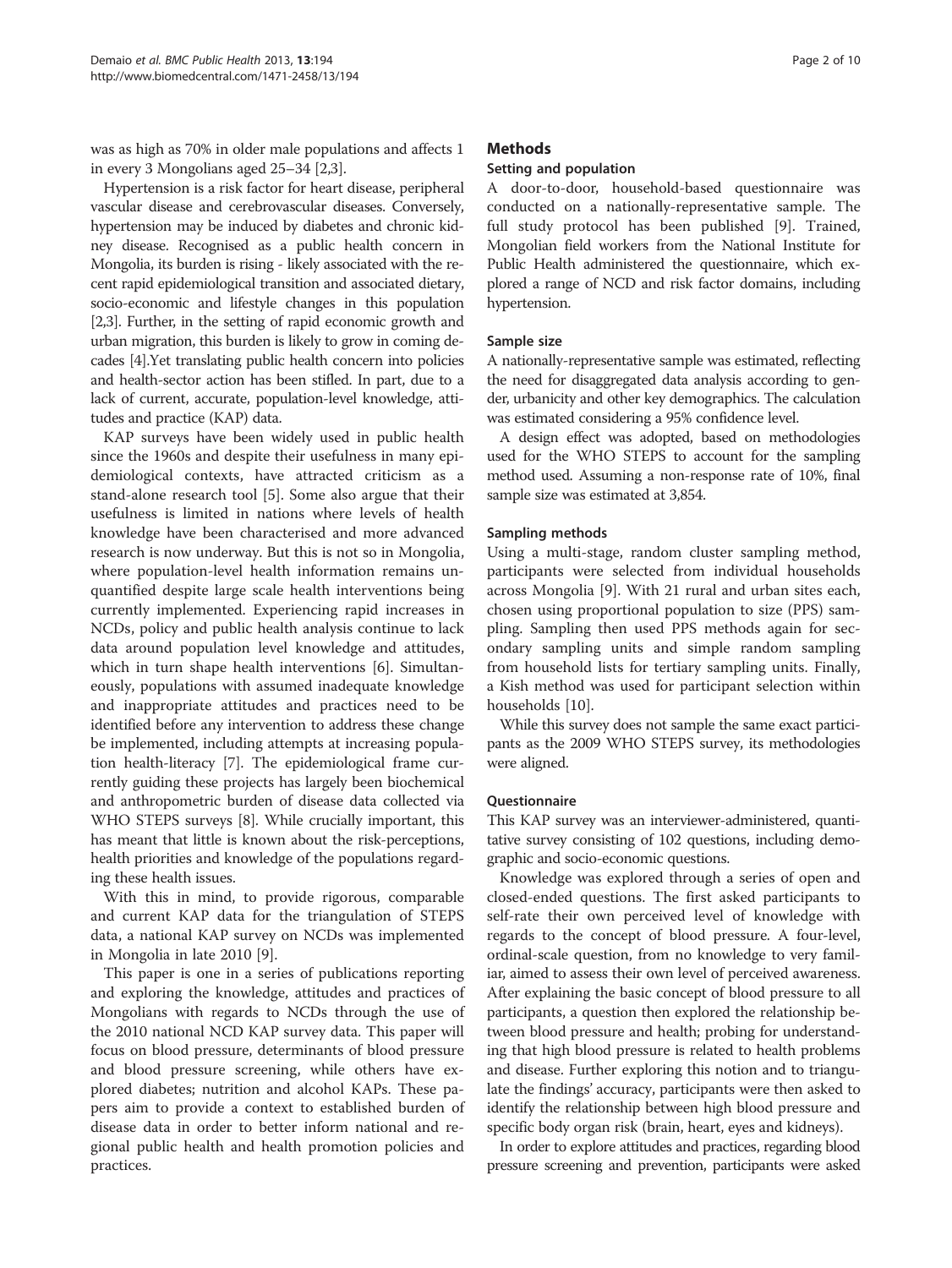questions on their perception of the importance of screening attendance and programs. Further, they were asked to nominate the main reason they thought Mongolians may not attend screening, from a list of options.

With regards to prevention, exploring salt and its relationship with blood pressure, questions were posed on the relationship between dietary salt and blood pressure. These questions were aggregated to increase accuracy. Then, four prevention methods were verbally listed and participants were asked to rank their effectiveness on a three-point Likert scale from one or not effective, to three or highly effective. The mean of these, along with confidence intervals, were calculated.

Finally, regarding dietary salt, participants were asked whether they are conscious of the amount of salt they consume, that is, whether it is something they consider. They were then asked to choose the main source of dietary salt for Mongolians from a list of three possibilities.

### Quality control

In order to maximise scientific rigour in this research, a number of processes were included in the questionnaire methodologies. These included:

- 1. Translation and back translation
- 2. Peer and expert review
- 3. Pretesting using a Cognitive Interviewing [[11](#page-10-0)]
- 4. Piloting.

## Ethical considerations

This study was conducted according to the principles of the Helsinki declaration. The Mongolian National Ministry of Health's Medical Ethical Committee approved the study on the 06 October 2010.

Consent was implied if participants agreed to participate in the survey, once informed of the methods and use of data as well as its anonymous and confidential nature. Participation in this research was voluntary, and no financial remuneration was provided.

### Data analysis

Statistical Package for the Social Sciences (IBM SPSS 20.0.0 Statistics) was used for data entry and analysis. Data was weighted (sample and population weighting coefficients applied) to correct for differences between the sampled population and Mongolian census data. Complex sample descriptive rates and multivariate odds ratios were the main indexes used for analysis. Statistical significance was assumed at  $p < 0.05$  for all tests. Sampling error, with the potential to affect the accuracy of the results of this survey, was estimated from the standard error of variables, which were computed taking the cluster sampling technique into account.

This KAP survey was designed as a research tool to align and implement with, and triangulate the findings of the STEPS surveys. It was not possible to implement both surveys in 2010 and so 2009 STEPS data (for example, prevalence of hypertension) was used as a basis for interpreting the results of this KAP study.

## Results

In total, 3450 of the sampled 3,854 participants agreed to participate and were included in the analyses (89.5%), with one participant sampled from each household.

Almost 60% of participants were women, and half were from each rural and urban areas (Table [1\)](#page-4-0).

The median age of participants was 33 years. Rural and urban median age was not significantly different (32 and 34 years,  $p = 0.08$ ), while females, overall, were older than their male counterparts by three years ( $p < 0.05$ ).

The majority of participants were educated to a secondary school level with 33% having attended university, while 6.4% had received education to the level of primary or less. Students made up one-fifth of participants, of which half were women. More than 43% of participants reported to be employed and 14.7% currently unemployed. Retirees or home-makers accounted for 20% of the sample, of which 75% were women.

Comparing rural versus urban populations, no significant differences were found in terms of median age, gender distribution or employment status. Although, significantly more urban participants had received secondary or tertiary education than their rural counterparts ( $p < 0.05$ ).

## General Health Knowledge Regarding Blood Pressure

With respect to blood pressure, 17.4% (95%CI: 16.2% to 18.7%) of participants rated their knowledge as 'never heard the term before' – indicating no health knowledge with regards to blood pressure (Table [2\)](#page-5-0). This basic health knowledge was significantly lower among younger populations, observed through both univariate and multivariate analyses; and male populations. These associations held after controlling for urbanicity, educational level and employment status. No significant difference in awareness was found between urban and rural populations, though there was a significant relationship between a lack of basic knowledge and lower levels of formal education. In addition, retirees and home-makers were the best informed with regards to blood pressure while the unemployed and students were significantly more likely to lack basic knowledge.

Two-fifths (40%, 38.3-41.5) of participants rated their knowledge as high and felt they were 'very familiar' with the concept of blood pressure. Women were more likely to rate their knowledge as high (42% versus 36%), as were tertiary graduated participants (46%, 42.9-48.7) and those currently employed (18.4% versus 11.0% in unemployed). All these differences were statistically significant. No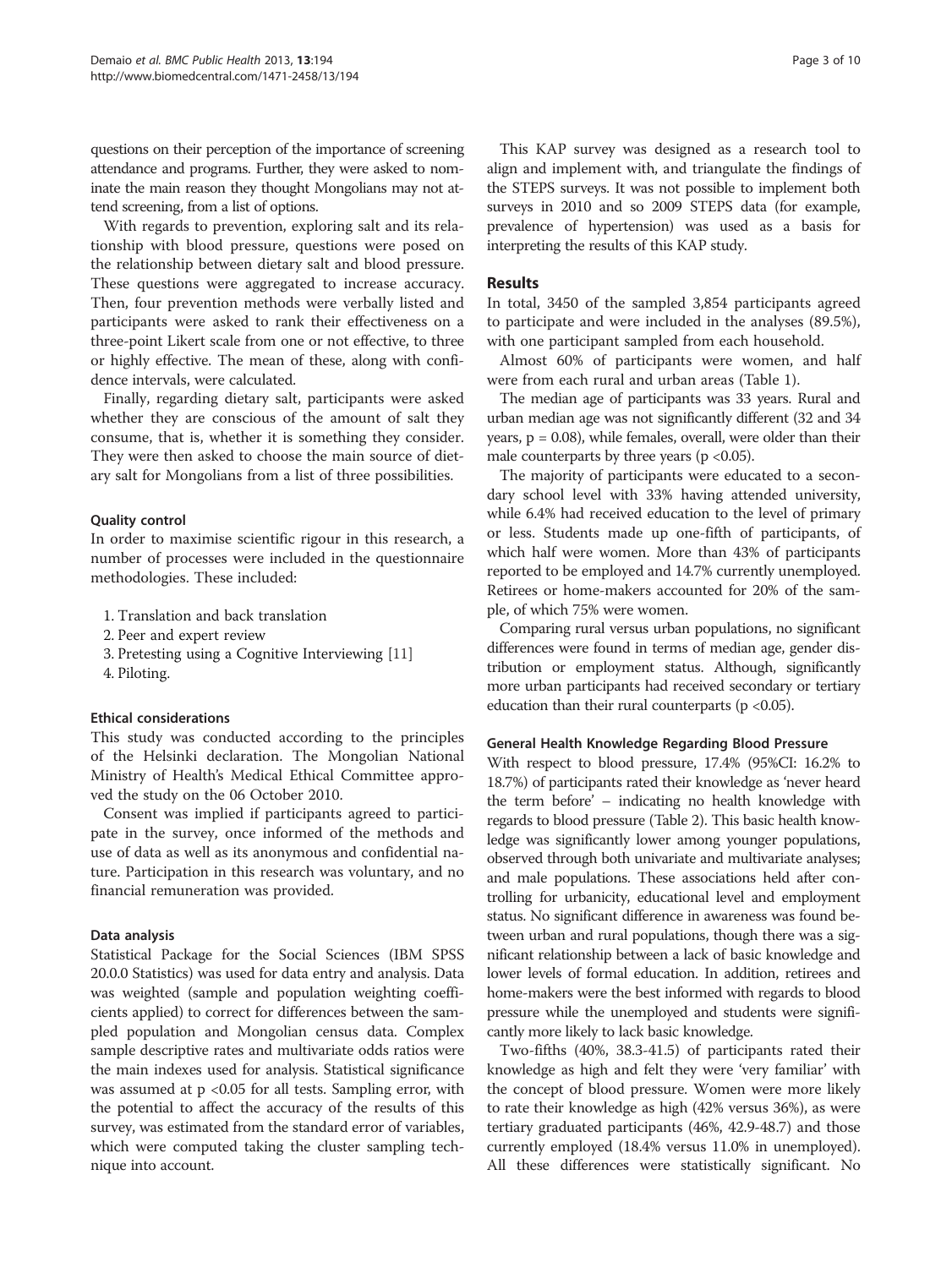|                       |                    | 2010 National Census Data | n (% of Total) |
|-----------------------|--------------------|---------------------------|----------------|
|                       |                    | n (% of Total)            |                |
| Total                 |                    | 1,843,285                 | 3450 (100)     |
| Gender                | Male               | 891,146 (48.3)            | 1413 (42.0)    |
|                       | Female             | 952,139 (51.6)            | 2037 (58.0)    |
| Age (n=3450)          | $15 - 24$          | 579,274 (31.4)            | 1100 (28)      |
|                       | $25 - 34$          | 475,033 (25.7)            | 721 (24.3)     |
|                       | 35-44              | 387,541 (21.0)            | 630 (23.0)     |
|                       | 45-54              | 275,745 (15.0)            | 507 (19.2)     |
|                       | 55-64              | 125,692 (6.8)             | 492 (5.5)      |
| Median Age            |                    | ##                        | 33 years       |
| Location ( $n=3450$ ) | Urban              | ##                        | 1737 (50.3)    |
|                       | Rural              | ##                        | 1713 (49.7)    |
| Education             | Primary or less    | ##                        | 219 (6.4)      |
| $(n=3450)$            | Secondary School   | ##                        | 2088 (60.5)    |
|                       | Tertiary Schooling | ##                        | 1143 (33.1)    |
| Employment (n=3425)   | Student            | ##                        | 717 (20.8)     |
|                       | Employed           | ##                        | 1503 (43.6)    |
|                       | Unemployed         | ##                        | 508 (14.7)     |
|                       | Retired/Home       | ##                        | 697 (20.2)     |

### <span id="page-4-0"></span>Table 1 Descriptive information on sample population, disaggregated by age, sex, urbanicity, educational level and employment status

## Data not available. Source: Mongolian National Institute for Public Health.

significant differences were found between rural and urban groups.

Following this question, a brief explanation of 'blood pressure' was provided to all participants.

## Risk perceptions regarding high blood pressure and related disease

The majority of participants recognised high blood pressure to be a threat to health (Table [2\)](#page-5-0). Females were significantly more likely to hold this view, 81.3% (95%CI: 79.6 to 83.0) versus 74.2 (95%CI: 71.9 to 76.5) in men. This was also significant when all other variables were controlled. Urban as well as older populations held higher risk perceptions (p <0.05). Education level was again linked to a heightened knowledge and risk perception ( $p < 0.05$ ).

Participants were then questioned on their awareness regarding the risk posed to specific body organs from high blood pressure, as another measure of risk perception and knowledge. This time, 54.2% were aware of the risks of blood pressure to the heart, kidneys and brain. Women were significantly more likely to be aware of the risks than men (MOR 1.4), and urban populations were again better informed than their rural counterparts (MOR 1.2). Tertiary

educated, and oldest populations, were again most informed ( $p < 0.05$ ).

## Knowledge, attitudes and practices regarding blood pressure screening

Attitudes towards blood pressure screening were similar across all groups, once the concept of blood pressure was explained, with more than 95% (95%CI: 95.8% to 97.0%) of respondents perceiving screening programs to be valuable (Table [2](#page-5-0)). Small but significant differences were observed between men and women, 94.5% (95% CI: 93.3% to 95.7%) and 97.8% (95%CI: 97.2% to 98.4%). The oldest age group, aged  $55 - 64$  years, perceived the risk to be higher than younger age groups (p <0.05).

Exploring barriers to blood pressure screening, participants rated a 'lack of self-perceived importance' as the main deterring factor for screening amongst fellow Mongolians (47.8%, 46.1-49.5) (Figure [1](#page-6-0)).

A 'lack of awareness of the need' to be screened was reported by almost three in ten responses (95%CI: 27.9- 30.9). Time constraints, or 'a lack of time' was cited by 17.3% of Mongolians (95%CI: 15.4-19.2), while few (5.4%, 4.3-6.5) blamed a lack of awareness of screening services and access. No statistically significant differences were found between groups disaggregated by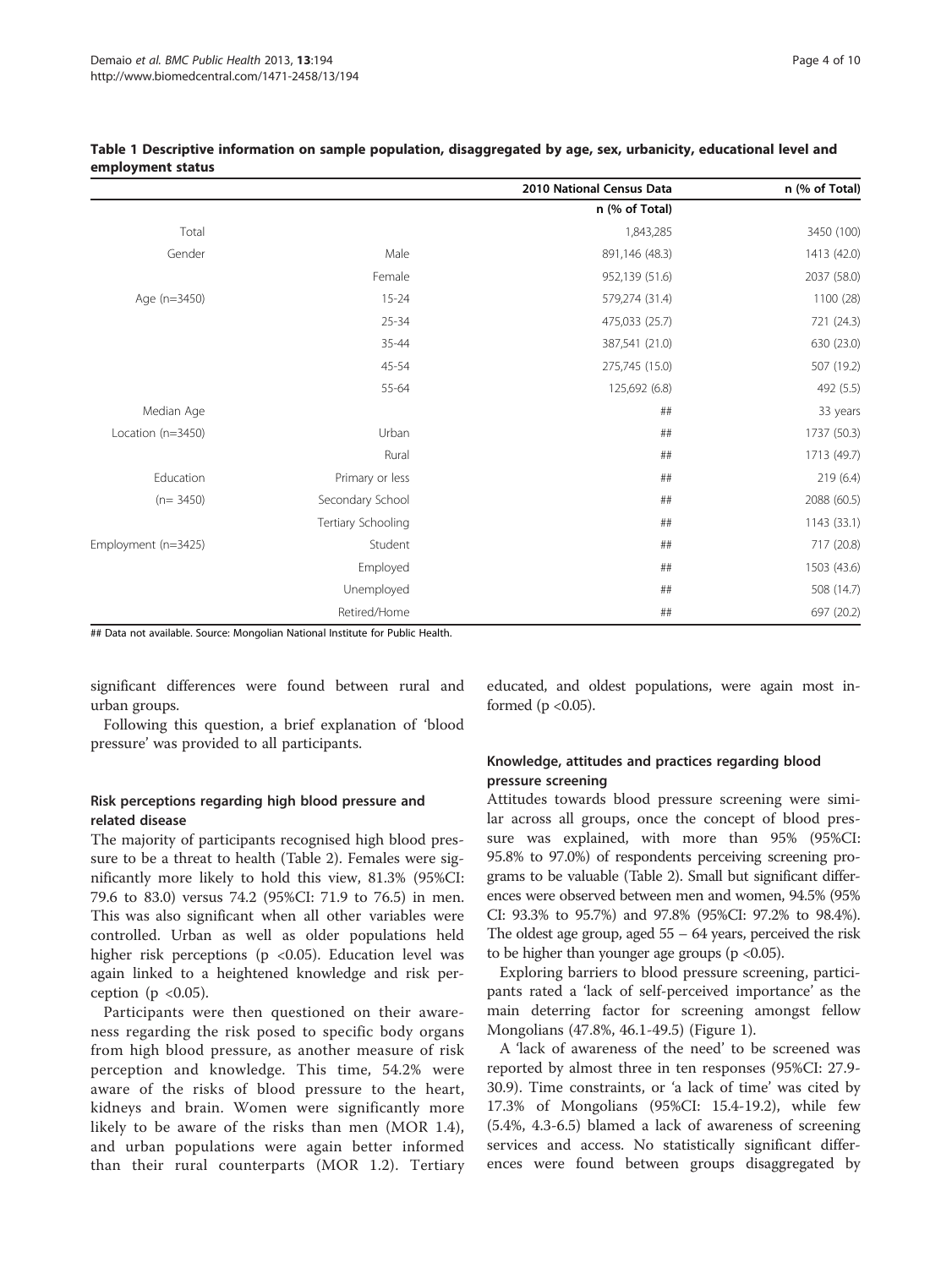|                          |                          | Reported as 'never heard<br>'blood pressure' before' |                 | Perceived high blood<br>pressure as a risk to health |                          | Aware of three main<br>organs at risk from BP |                          | Blood pressure screening<br>perceived as important |                 | Aware that salt can affect<br>and raise blood pressure |                 |
|--------------------------|--------------------------|------------------------------------------------------|-----------------|------------------------------------------------------|--------------------------|-----------------------------------------------|--------------------------|----------------------------------------------------|-----------------|--------------------------------------------------------|-----------------|
|                          |                          | n (% of Total)                                       | $MOR*$          | n (% of Total)                                       | $MOR*$                   | n (% of Total)                                | $MOR*$                   | n (% of Total)                                     | $MOR*$          | n (% of Total)                                         | $MOR*$          |
| <b>Total</b> $(3450)$ ** |                          | 601 (17.4)                                           |                 | 2701 (78.4)                                          |                          | 1919 (54.2)                                   |                          | 3327 (96.4)                                        |                 | 2518 (71.1)                                            |                 |
| Gender                   | Male (1413)              | 299 (21.2)                                           | $1.5(1.2-1.8)$  | 1047 (74.2)                                          |                          | 689 (48.8)                                    |                          | 1335 (94.5)                                        |                 | 937 (66.3)                                             |                 |
|                          | Female (2037)            | 302 (14.9)                                           |                 | 1654 (81.3)                                          | $1.4(1.2-1.6)$           | 1230 (60.4)                                   | $1.4(1.2-1.7)$           | 1992 (97.8)                                        | $2.5(1.7-3.8)$  | 1581 (77.6)                                            | $1.6(1.1-2.3)$  |
| <b>Urbanicity</b>        | Rural (1713)             | 275 (15.8)                                           |                 | 1347 (77.7)                                          |                          | 943 (54.3)                                    |                          | 1658 (95.5)                                        |                 | 1232 (70.9)                                            |                 |
|                          | Urban (1737)             | 326 (19.0)                                           | $1.1(0.9-1.4)$  | 1354 (79.0)                                          | $1.2(1.1-1.5)$           | 976 (57.0)                                    | $1.2(1.1-1.4)$           | 1669 (97.4)                                        | $1.8(1.2-2.7)$  | 1286 (75.1)                                            | $1.2(1.1-1.4)$  |
| Age                      | 15-24 (1100)             | 290 (26.9)                                           | $6.2$ (3.9-9.8) | 726 (67.3)                                           |                          | 372 (34.5)                                    |                          | 1010 (93.7)                                        |                 | 657 (59.7)                                             |                 |
|                          | 25-34 (721)              | 163(22.5)                                            | $4.7(3.1-7.0)$  | 543 (74.9)                                           | $1.2(0.9-1.6)$           | 376 (51.9)                                    | $1.4(0.8-2.6)$           | 699 (96.4)                                         | $1.4(0.8-0.24)$ | 492 (68.2)                                             | $1.03(0.6-1.9)$ |
|                          | 35-44 (630)              | 79 (12.4)                                            | $2.4(1.7-3.4)$  | 538 (84.2)                                           | $2.2(1.6-3.0)$           | 408 (63.8)                                    | $1.3(0.7-2.3)$           | 624 (97.7)                                         | $2.0(0.9-3.9)$  | 512 (81.3)                                             | $2.1(1.0-4.1)$  |
|                          | 45-54 (507)              | 38(7.6)                                              | $1.1(0.8-1.4)$  | 444 (88.6)                                           | $3.4(2.4-4.8)$           | 372 (74.3)                                    | $1.7(0.9-3.4)$           | 492 (98.2)                                         | $2.6(1.0-5.9)$  | 412 (81.2)                                             | $2.2(1.2-4.6)$  |
|                          | 55-64 (492)              | 31(6.1)                                              |                 | 450 (88.8)                                           | $3.4(2.3-5.0)$           | 391 (77.1)                                    | $3.1(1.3-7.4)$           | 502 (99.0)                                         | $8.0(2.1-17.4)$ | 445 (90.4)                                             | $3.2(1.4-7.0)$  |
| <b>Education</b>         | Primary or less (219)    | 61(27.9)                                             | $4.1(2.6-6.3)$  | 162(74.0)                                            |                          | 116(53.0)                                     |                          | 209 (95.4)                                         |                 | 165(75.3)                                              |                 |
|                          | Secondary School (2088)  | 444 (21.3)                                           | $1.8(1.3-2.6)$  | 1559 (74.7)                                          | $1.2(0.9-1.7)$           | 1047 (50.1)                                   | $1.1(0.8-1.5)$           | 2010 (96.3)                                        | $1.9(1.0-4.0)$  | 1448 (69.3)                                            | $0.9(0.6-1.8)$  |
|                          | Tertiary (1143)          | 96 (8.4)                                             |                 | 980 (85.9)                                           | $1.9(1.3-2.9)$           | 756 (66.1)                                    | $1.7(1.2-2.3)$           | 1108 (96.9)                                        | $1.6(0.8-3.7)$  | 903 (79.2)                                             | $1.3(0.9-1.8)$  |
| Employment               | Student (717)            | 186 (25.9)                                           | $2.2(1.7-3.1)$  | 478 (66.9)                                           |                          | 224(31.2)                                     |                          | 667 (93.0)                                         |                 | 443 (60.4)                                             |                 |
|                          | Employed (1503)          | 202 (13.4)                                           | $1.4(1.0-1.8)$  | 1230 (81.9)                                          | $1.2(0.9-1.7)$           | 923 (61.4)                                    | $1.5(0.7-2.9)$           | 1462 (97.3)                                        | $1.1(0.5-2.4)$  | 1129 (75.1)                                            | $1.8(1.4-2.2)$  |
|                          | Unemployed (508)         | 124(24.4)                                            | $2.5(1.8-3.4)$  | 383 (75.4)                                           | $0.9(0.7-1.3)$           | 274 (53.9)                                    | $1.5(0.8-2.8)$           | 491 (96.7)                                         | $1.3(0.7-2.6)$  | 363 (71.5)                                             | $1.5(1.2-2.2)$  |
|                          | Home Maker/Retired (697) | 80 (11.5)                                            |                 |                                                      | 595 (85.4) 1.9 (1.3-2.9) |                                               | 486 (69.7) 1.7 (1.0-3.1) | 682 (97.8)                                         | $1.7(0.9-3.1)$  | 576 (82.6)                                             | $2.2(1.8-3.0)$  |

## <span id="page-5-0"></span>Table 2 Knowledge and attitudes toward blood pressure

\* Multivariate odds ratios, adjusted for gender, urbanicity, age, educational level and employment status. \*\* Disaggregated sample sizes given may vary slightly for each question.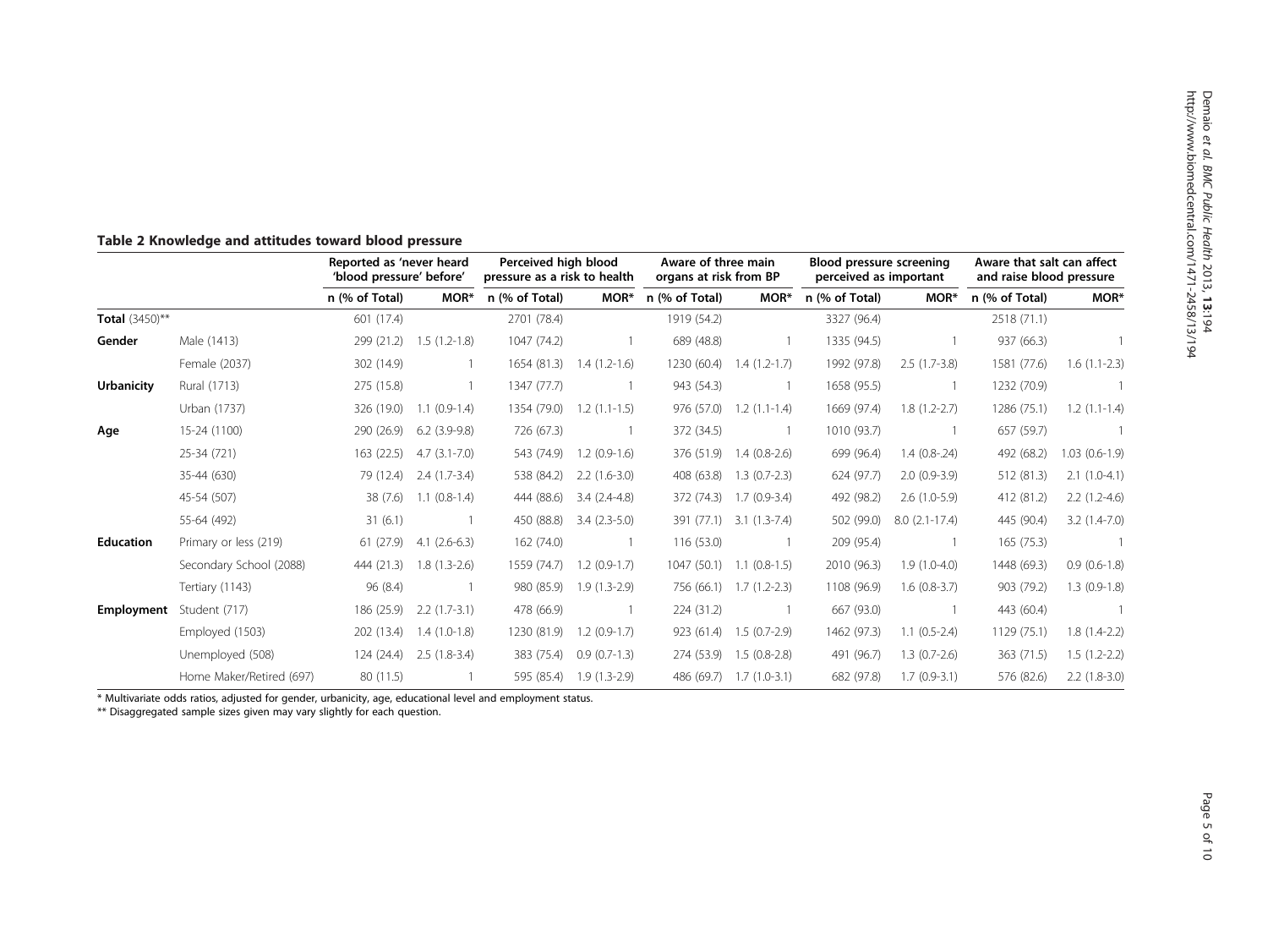<span id="page-6-0"></span>

gender, urbanicity, educational experience or employment status.

Groups with less education tended to cite time constraints and a lack of awareness of the services, than more educated groups, though these trends were not statistically significant.

## Prevention of high blood pressure

Field surveyors then read participants a list of four commonly used prevention methods for high blood pressure and asked to weight their perceived effectiveness on a 3-point Likert scale from not effective to highly effective. Results between one and two represent low or no perceived-effectiveness, while results between two and three represent increasing perceived-effectiveness (Table 3).

Overall, participants perceived medication and exercise as the only interventions moderately effective at preventing high blood pressure. Medication was perceived to be significantly more effective than weight loss, dietary changes or exercise, with a mean of 2.16 (95%CI: 2.14-2.18). Exercise was perceived to be borderline effective with a mean score of 2.04 (95%CI: 2.02-2.06). Weight loss was perceived to be least effective of the four and on the whole, not effective with a score of 1.85. Dietary changes were also not perceived as effective in preventing high blood pressure and its complications.

Disaggregated analysis showed on average, women found all interventions to be more effective compared to men, as did urban populations compared to rural. These findings were all statistically significant (Table 3). The youngest populations perceived all prevention methods to be significantly less effective than older counterparts, with an increasing age-related gradient noted across all four prevention methods (all p <0.05). Across educational

Table 3 Perceived effectiveness of common prevention methods for high blood pressure, as measured by mean and associated 95% confidence-interval\* from a three-point Likert Scale

|                           |                      | Weight loss (Mean and<br>95%CI) | Dietary changes (Mean and<br>95%CI) | <b>Medication (Mean and</b><br>95%CI) | <b>Exercise (Mean and</b><br>95%CI) |
|---------------------------|----------------------|---------------------------------|-------------------------------------|---------------------------------------|-------------------------------------|
| <b>Total</b>              |                      | 1.85 (1.83-1.87)                | 1.90 (1.88-1.92)                    | 2.16 (2.14-2.18)                      | 2.04 (2.02-2.06)                    |
| Gender                    | Male                 | 1.80 (1.77-1.83)                | 1.83 (1.8-1.86)                     | $2.12(2.1 - 2.14)$                    | 2.01 (1.98-2.04)                    |
|                           | Female               | $1.88(1.86-1.9)$                | 1.95 (1.93-1.97)                    | $2.18(2.16-2.2)$                      | 2.07 (2.05-2.09)                    |
| <b>Urbanicity</b>         | Urban                | 1.92 (1.89-1.95)                | 1.93 (1.91-1.95)                    | 2.21 (2.19-2.23)                      | 2.08 (2.05-2.11)                    |
|                           | Rural                | 1.78 (1.73-1.75)                | 1.87 (1.82-1.84)                    | $2.10(2.08-2.1)$                      | 2.01 (1.98-2.01)                    |
| Age                       | $15 - 24$            | $1.7(1.67-1.73)$                | 1.82 (1.79-1.85)                    | 2.08 (2.05-2.11)                      | 1.99 (1.96-2.02)                    |
|                           | $25 - 34$            | 1.87 (1.83-1.91)                | 1.87 (1.83-1.91)                    | 2.16 (2.13-2.19)                      | $2.04(2 - 2.08)$                    |
|                           | 35-44                | 1.94 (1.9-1.98)                 | 1.97 (1.93-2.01)                    | $2.2$ (2.16-2.24)                     | 2.07 (2.03-2.11)                    |
|                           | 45-54                | 1.9 (1.86-1.94)                 | 1.94 (1.9-1.98)                     | 2.19 (2.15-2.23)                      | 2.08 (2.03-2.13)                    |
|                           | 55-64                | 1.95 (1.93-2.01)                | 1.98 (1.94-2.02)                    | 2.23 (2.19-2.27)                      | 2.09 (2.04-2.14)                    |
| <b>Education</b>          | Less than<br>Primary | 1.70 (1.64-1.76)                | 1.72 (1.65-1.79)                    | 2.08 (2.03-2.13)                      | 1.91 (1.83-1.99)                    |
|                           | Secondary<br>School  | 1.78 (1.76-1.8)                 | 1.87 (1.85-1.89)                    | $2.14(2.12 - 2.16)$                   | $2.02$ $(2.0-2.04)$                 |
|                           | Tertiary             | 2.00 (1.97-2.03)                | 1.99 (1.96-2.02)                    | 2.21 (2.18-2.24)                      | 2.12 (2.09-2.15)                    |
| <b>Employment</b> Student |                      | $1.69(1.65-1.73)$               | 1.84 (1.8-1.88)                     | $2.07(2.04-2.1)$                      | 2.0 (1.96-2.04)                     |
|                           | Employed             | 1.92 (1.89-1.95)                | 1.94 (1.91-1.97)                    | $2.18(2.16-2.2)$                      | 2.08 (2.05-2.11)                    |
|                           | Unemployed           | 1.78 (1.73-1.83)                | 1.84 (1.79-1.89)                    | $2.14(2.1 - 2.18)$                    | 1.95 (1.9-2.0)                      |
|                           | H Maker/<br>Retired  | 1.91 (1.87-1.95)                | 1.93 (1.89-1.97)                    | $2.2$ (2.17-2.23)                     | 2.07 (2.03-2.11)                    |

\* Mean of less than 2 indicates a prevention method which is perceived to be ineffective.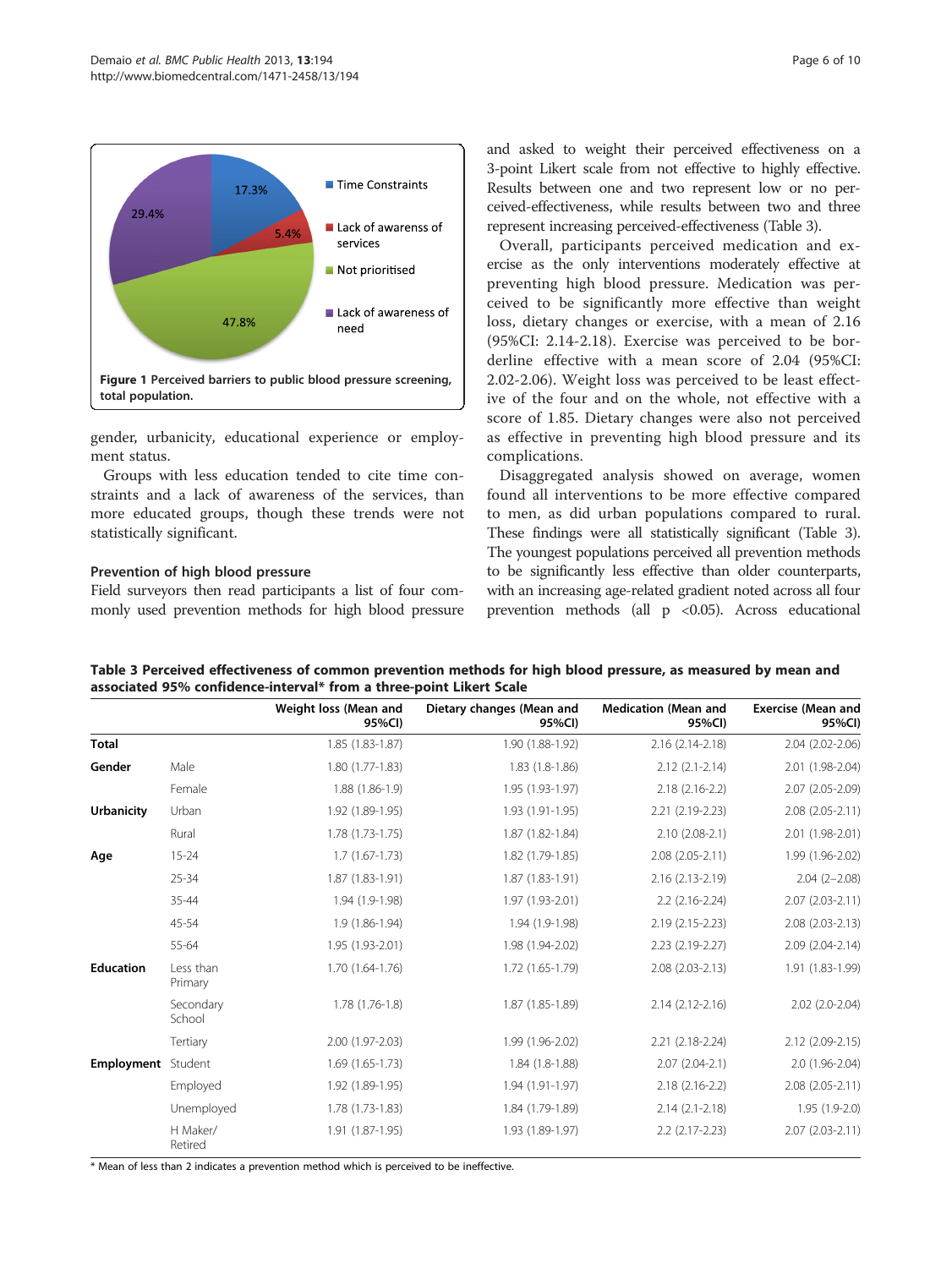backgrounds, higher education was associated with a higher perceived effectiveness across all interventions with lower educated groups only reporting medications to be effective. Significant differences were also evident between employed and unemployed groups, with higher perceived prevention effectiveness among the employed, for three out of four methods.

## Knowledge, attitudes and practices regarding blood pressure risk factors

Turning to knowledge with regards to risk factors and focusing on dietary salt intake (Table [2](#page-5-0)), roughly seven in every ten participants were aware of the relationship between salt and blood pressure, both that intake affected blood pressure and that increased salt consumption could lead to a rise in blood pressure. Women were significantly more aware, with 77.6% of women recognising the link. Again, urban populations and older populations were significantly more informed with regards to this risk factor, independent of other factors. While students were comparatively less aware, only small differences were found between employed and unemployed groups. This level of awareness was not affected by educational background.

Questions were then posed exploring attitudes and knowledge around dietary salt and sources of dietary salt (Table 4). Participants were asked whether they were conscious of their salt consumption in their daily lives, to which two-thirds answered that they were (95%CI: 64.6%-67.8%). Females significantly more likely to be conscious of dietary salt intake and this difference was heightened by multivariate analysis. Advancing age (both univariate and multivariate models), employment and higher education were significantly associated with consciousness ( $p \leq 0.05$ ). No significant differences were found between urban and rural or educational groups.

Participants were then asked to choose the main perceived source of dietary salt, from either raw foods; added salt during cooking and eating; or salt consumed from processed meats, breads and biscuits. Nine in every ten participants (91.8%, 90.9-92.7) believed that the main source of dietary salt was that which they added to their meals during cooking or eating. Similar numbers of participants reported 'raw foods such as milk, meat and vegetables' and 'processed foods such as bread, sausages and biscuits' as their main sources, with four (3.7%, 3.1-4.3) and five percent (4.5%, 3.8-5.2) respectively. Disaggregated data showed no differences between sexes, age, educational or employment groups. While rural dwellers were statistically more likely to recognise the high dietary-salt contributions of processed foods to Mongolian diets, the two percent difference is unlikely to confer any meaningful population-level benefits.

## **Discussion**

In 2009, one third of sampled Mongolians suffered from hypertension, with 70% and 60% of Mongolian men and women aged 55–64 years affected respectively [\[2](#page-9-0)]. This

|                   |                    | Conscious of own dietary salt intake |                | Aware of processed foods as major source of dietary salt |                |  |
|-------------------|--------------------|--------------------------------------|----------------|----------------------------------------------------------|----------------|--|
|                   |                    | n (% of Total)                       | MOR*           | n (% of Total)                                           | MOR*           |  |
| <b>Total</b>      |                    | 2318 (66.2)                          |                | 155(4.5)                                                 |                |  |
| Gender            | Male               | 824 (58.4)                           | 1.0            | 58 (4.1)                                                 | 1.0            |  |
|                   | Female             | 1494 (73.3)                          | $1.6(1.2-2.3)$ | 97(4.8)                                                  | $1.2(0.6-1.3)$ |  |
| <b>Urbanicity</b> | Urban              | 1181 (68.0)                          | 1.0            | 61(3.5)                                                  | 1.0            |  |
|                   | Rural              | 1137 (66.4)                          | $1.0(0.8-1.2)$ | 94 (5.5)                                                 | $1.6(1.1-2.2)$ |  |
| Age               | $15 - 24$          | 615(57.1)                            | 1.0            | 63(5.8)                                                  | 1.0            |  |
|                   | $25 - 34$          | 478 (66.0)                           | $1.0(0.6-1.9)$ | 32(4.4)                                                  | $1.1(0.6-2.0)$ |  |
|                   | 35-44              | 460 (72.0)                           | $2.1(1.0-4.2)$ | 23(3.6)                                                  | $1.4(0.8-2.6)$ |  |
|                   | 45-54              | 370 (73.9)                           | $2.3(1.0-4.6)$ | 16(3.2)                                                  | $1.7(0.9-3.4)$ |  |
|                   | 55-64              | 395 (77.9)                           | $3.2(1.4-7.0)$ | 21(4.1)                                                  | $1.7(0.9-3.4)$ |  |
| <b>Education</b>  | Less than Primary  | 145 (66.2)                           | 1.0            | 15(6.8)                                                  | 1.0            |  |
|                   | Secondary School   | 1343 (64.4)                          | $1.2(0.7-2.3)$ | 103 (4.9)                                                | $1.4(0.8-2.5)$ |  |
|                   | Tertiary           | 830 (72.6)                           | $3.1(1.3-4.9)$ | 37(3.2)                                                  | $1.8(0.9-3.5)$ |  |
| <b>Employment</b> | Student            | 414 (57.7)                           | 1.0            | 43 (6.0)                                                 | 1.0            |  |
|                   | Employed           | 1054 (70.2)                          | $1.6(1.3-2.0)$ | 53 $(3.5)$                                               | $0.7(0.4-1.5)$ |  |
|                   | Unemployed         | 320 (63.0)                           | $1.2(0.9-1.5)$ | 22(4.3)                                                  | $1.2(0.6-2.2)$ |  |
|                   | Home Maker/Retired | 520 (74.6)                           | $1.8(1.2-2.3)$ | 37(5.3)                                                  | $1.3(0.7-2.3)$ |  |

Table 4 Perceptions and attitudes towards dietary salt and sources of dietary salt

\* Multivariate odds ratios, adjusted for gender, urbanicity, age, educational level and employment status.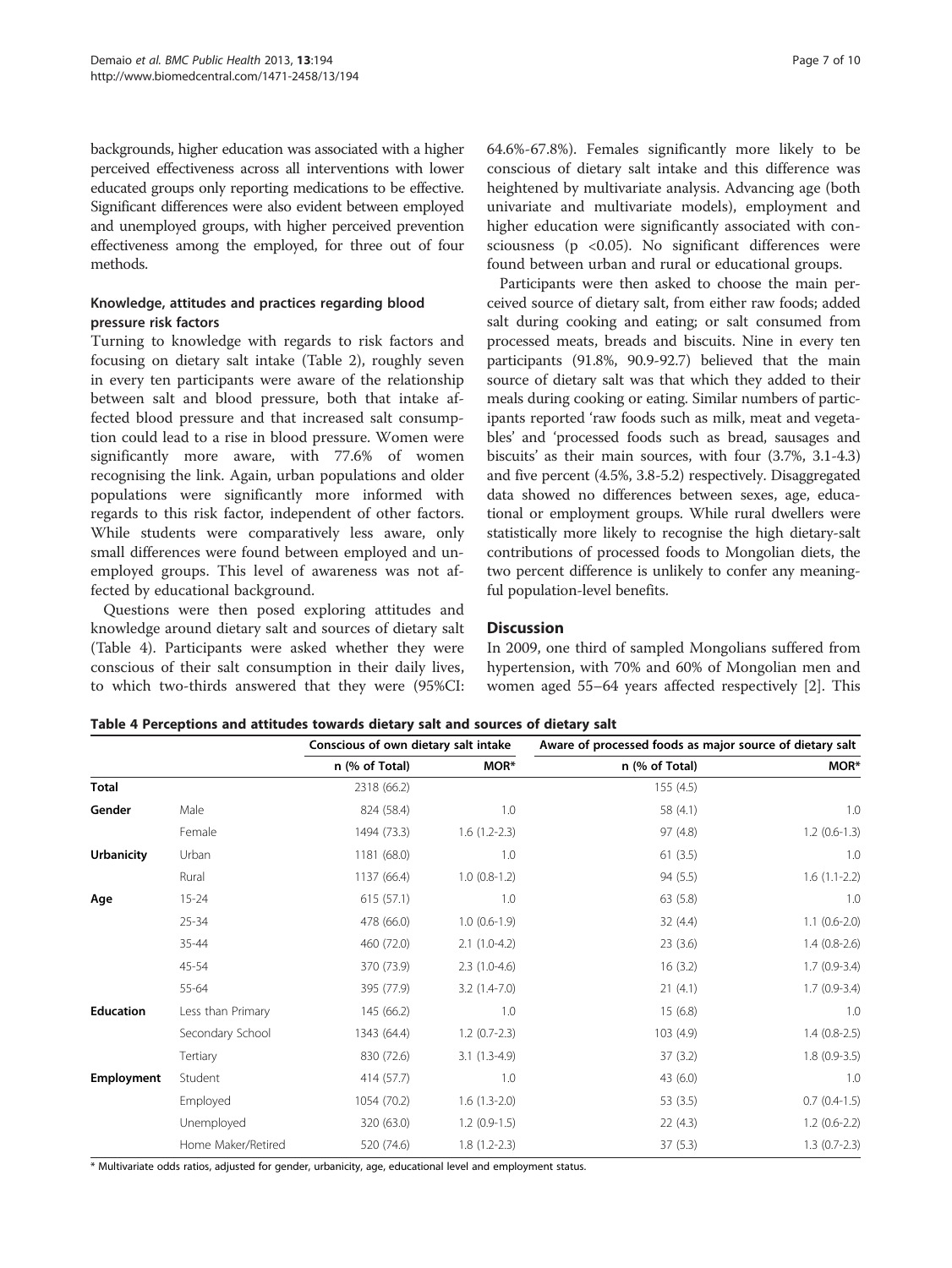prevalence represents a likely driver of heart disease, stroke and other chronic diseases. In addition, 60% of STEPS participants with hypertension were unaware of their condition at the time of screening, similar to US and UK prevalence from the 1960s-1970s [[2](#page-9-0)[,12,13\]](#page-10-0). This represents a group at great risk from the insidious diseases associated with raised blood pressure. The reasons for this lack of awareness, including knowledge of blood pressure, risk perceptions and barriers to screening, were previously unknown.

While most Mongolians are aware of the concept of blood pressure and have a broad understanding of its natural progression, 17% of Mongolians aged 15–64 had never heard the terms 'blood pressure' before. This echoed similar findings from India, where comprehensive, population-level knowledge is also lacking [[14](#page-10-0)]. This lack of basic health knowledge was associated with male gender, younger age, lower levels of education and unemployment. Again, similar associations were observed in India [\[14](#page-10-0)]. Albeit not the same sample population as from the Mongolian STEPS survey, these groups were also those then identified with a higher risk or prevalence of hypertension. While many may argue that in high-income nations education may have a limited effect on behaviour change, limited health literacy has been associated with poor self-management of disease, reduced involvement in healthcare services and greater morbidity from chronic disease [\[7](#page-9-0)]. Basic health information has also been described as a precursor for health literacy and informed health decision-making [[7\]](#page-9-0). Therefore, addressing this lack of basic health knowledge through health and education sectors could deliver gains in health and the mitigation of hypertension-related disease [[15](#page-10-0)].

This is a need, though, which must be balanced against the potential harms of greater population-level health knowledge and associated anxiety, and the ethical implications of doing so in a resource-poor setting with continued limited access to treatments [[2](#page-9-0),[15](#page-10-0)].

Knowledge of the determinants of blood pressure was high and awareness of the associations between weight, exercise and hypertension were also found. This knowledge was heavily skewed towards women, who were significantly more likely to understand these disease drivers. This finding may be linked to their roles as mothers and carers, or the fact that higher-education is more common amongst females [[16,17\]](#page-10-0). Either way this represents a possible protective public-health factor, as mothers continue to be the main deciders of household diet and health seeking in Mongolia [[16,18\]](#page-10-0).

With regards to risk perceptions, 80% of Mongolians perceived high blood pressure as a health risk and almost all Mongolians perceived screening to be valuable. This understanding of risk is a valuable asset for health system responses [\[19](#page-10-0)]. In terms of shaping public health,

this suggests that for those who are aware of the concept of blood pressure, there may be willingness for behaviour changes at the individual level and for policy changes at the community level.

Despite high knowledge and risk perceptions, previous studies show that almost half of the sampled population had never been screened for hypertension, reflected in the high-undiagnosed burden [\[2\]](#page-9-0). Exploring barriers to screening, Mongolians did not perceive screening as a priority. Although knowledge was adequate in much of the population and the risks understood, screening continues to not be prioritised by the sampled community. Therefore targeted campaigns, incentives or opportunistic screening may be more effective than current passive screening programs.

This low screening uptake seen in the STEPS survey could also be an outcome of the low perceived efficacy of prevention and treatment methods suggested by this KAP survey [[2\]](#page-9-0), That is, while Mongolians are aware of common prevention and treatment methods, these are perceived to be generally ineffective. Lifestyle-related changes for the prevention of hypertension were generally regarded as ineffective particularly amongst males who are also more likely to suffer from hypertension. Rural populations were significantly more likely to perceive medication and lifestyle changes as ineffective, possibly reflecting a health knowledge gap between rural and urban dwellers. This perceived lack of treatment efficacy along with low uptake of screening might go some way to explain the high prevalence of undiagnosed hypertension, and the low prevalence of antihypertensive therapy amongst Mongolians. The STEPS surveys found that two-thirds of Mongolians found to have high blood pressure were not medicated and 25% of those who were medicated were not adequately controlled or compliant [[2\]](#page-9-0). Both of these figures were higher in men; up to three times, who also perceived medication to be least effective in this study.

Another example of a knowledge gap potentially leading to greater morbidity, is reflected in the very low level of understanding around dietary sources of salt. Mongolia is undergoing rapid economic development and urbanisation, associated with greater access to processed foods, higher in salt and saturated fats than traditional diet staples. Therefore the lack of understanding that these foods are high in salt and contribute a large proportion of dietary salt worldwide [\[20\]](#page-10-0) presents a challenge to public health and agricultural food policy. With this in mind, regulatory responses such as package warnings or labelling and food education in schools may be appropriate.

#### Limitations of research

It must be stressed that this KAP survey was not designed to be used as a stand-alone research tool for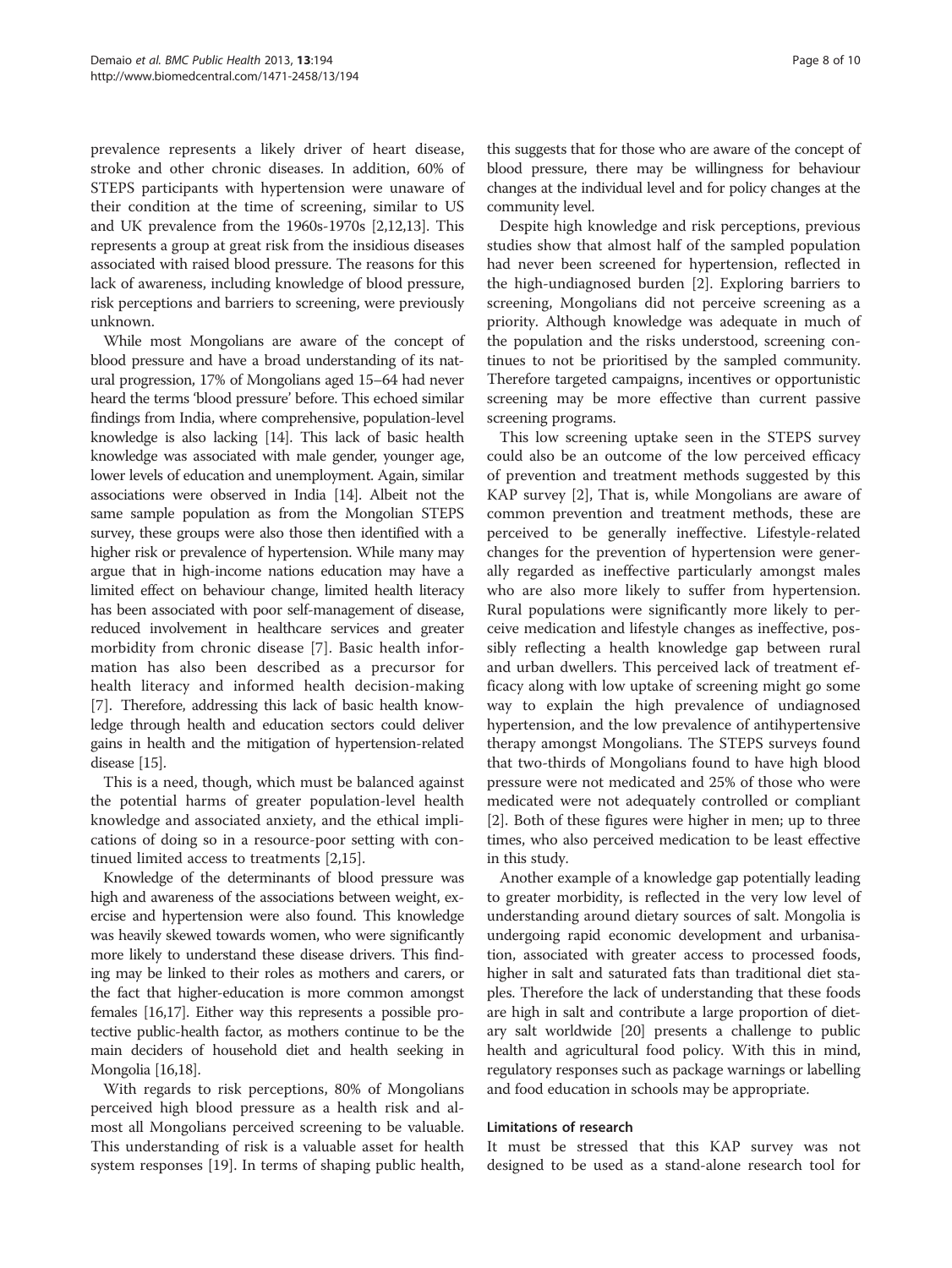<span id="page-9-0"></span>policy formation, as the limited impact of knowledge on health behaviours must be recognised [[21](#page-10-0)]. This research was designed as a KAP tool to align and implement with, and triangulate the findings of the STEPS surveys – for more accurate interpretation and policy formation. The combined survey will be carried out in 2013 in Mongolia. Therefore, in this instance, data from the two, currently separate national surveys were triangulated where possible and some common conclusions drawn. As these surveys were not completed with the same sample populations though, merging of data and common regression analyses (for example KAP data with blood pressure prevalence) were not undertaken, as error due to sampling differences would likely affect the validity of results. In addition, the two surveys occurred one year apart. In a rapidly changing and transitioning nation, this would also represent differences in the sample and affect results.

Regarding selection bias and in order to minimise differences in selection of participants, key quality assurance processes were included in the training of interviewees, sampling methods and sampling size [9]. As a KAP survey questioning people's values, attitudes, beliefs and knowledge, both recall bias and response bias must be acknowledged. Issues such as social desirability bias, particularly when discussing health, health knowledge and health behaviours would expect to impact on results [\[22,23](#page-10-0)]. In particular, such bias may work to mask the true scale of dangerous health behaviours or gaps in health knowledge and awareness. Measures were taken in question development as well as in the training of interview staff to ensure that these effects were minimised where possible.

Finally, an overrepresentation of females occurred despite the use of random sampling methods. This was due to greater compliance and a willingness among women to participate (Table [1\)](#page-4-0). In order to account for this oversampling, data was weighted and all analyses saw disaggregation or adjustment by gender.

## Conclusions

This study highlights a number of areas of public health concern and identifies potential higher-risk populations with regards to blood-pressure-related disease. As Mongolia rapidly develops and continues to invest in its healthcare system, screening programs and prevention strategies [\[24](#page-10-0)], this study suggests that efforts to improve the health knowledge of younger Mongolians; men, especially in rural areas; and the less-educated, may be a valuable use of limited resources. In contrast to other settings, very basic health knowledge is lacking amongst these populations, information which is a precursor for health literacy and informed health decision-making [7]. The lacking of which, may stall current and future population-level health promotion efforts.

Findings also suggest that much of the Mongolian population understand the relevant health risks and are aware of main prevention and mitigation strategies, but perceive these to be unimportant or ineffective. This may make a case both for programs optimising opportunistic screening and regulatory changes such as around food labelling. But this research also intimates major health knowledge gaps in sub-populations within Mongolia, suggesting that public health responses which fail to include health education as a facet of their approach may be limited in their efficacy [[25](#page-10-0)].

#### Competing interests

The authors declare that they have no competing interests.

#### Authors' contributions

AD and DM drafted the manuscript. AD, OD, PA and MdC participated in the design of the study. OD obtained funding for the project. All authors read and commented on manuscript drafts.

#### Acknowledgements

This study was funded by the Millennium Challenge Account - Mongolia Health Project. The authors of this paper would like to acknowledge Kyra-Bae Snell for her editorial support in drafting.

#### Author details

1 Copenhagen School of Global Health, University of Copenhagen, Øster Farimagsgade 5, DK-1014 Copenhagen, Denmark. <sup>2</sup>Public Health Institute, Mongolian Ministry of Health Olympic Street 2, Ulaanbaatar, Mongolia. <sup>3</sup>University of Copenhagen, Faculty Of Health Sciences, Øster Farimagsgade 5, DK-1014 Copenhagen, Denmark. <sup>4</sup>Section of Health Services Research Department of Public Health, University of Copenhagen, Øster Farimagsgade 5, DK-1014 Copenhagen, Denmark.

#### Received: 23 August 2012 Accepted: 27 February 2013 Published: 6 March 2013

#### References

- 1. World Health Organization: Global Status Report on Noncommunicable Diseases 2010. Geneva: World Health Organization; 2011.
- 2. World Health Organization: STEPS Survey Report. Ulaanbaatar, Mongolia: World Health Organization; 2009.
- 3. Otgontuya D, Oum S, Palam E, Rani M, Buckley BS: Individual-based primary prevention of cardiovascular disease in Cambodia and Mongolia: early identification and management of hypertension and diabetes mellitus. BMC Publ Health 2012, 12:254.
- 4. Dore G, Nagpal T: Urban Transition in Mongolia: Pursuing Sustainability in a Unique Environment, Environment. Sci Policy Sustainable Dev 2006, 48(6):10–24.
- 5. Newell SA, Girgis A, Sanson-Fisher RW, Savolainen NJ: The accuracy of self-reported health behaviors and risk factors relating to cancer and cardiovascular disease in the general population: A critical review. Am J Prev Med 1999, 17(3):211–229.
- 6. Aubert L, Bovet P, Gervasoni J-P, Rwebogora A, Waeber B, Paccaud F: Knowledge, Attitudes, and Practices on Hypertension in a Country in Epidemiological Transition. Hypertension 1998, 31:1136–1145.
- 7. Edwards M, Wood F, Davies M, Edwards A: The development of health literacy in patients with a long-term health condition: the health literacy pathway model. BMC Publ Health 2012, 12:130.
- World Health Organization: STEPwise Approach to Surveillance (STEPS) Manual. 1st edition. Geneva: World Health Organization; 2008.
- 9. Demaio AR, Otgontuya D, Amgalan G, Maximenco E, Munkhtaivan A, Graeser S, Kryger T, Oyunbileg J, Jousilahti P, Courten M, et al: Protocol for a national, mixed-methods knowledge, attitudes and practices survey on non-communicable diseases. BMC Public Health 2011, 11:961.
- 10. Kish L: A Procedure for Objective Respondent Selection within the Household. J Am Stat Assoc 1949, 44:380–387.